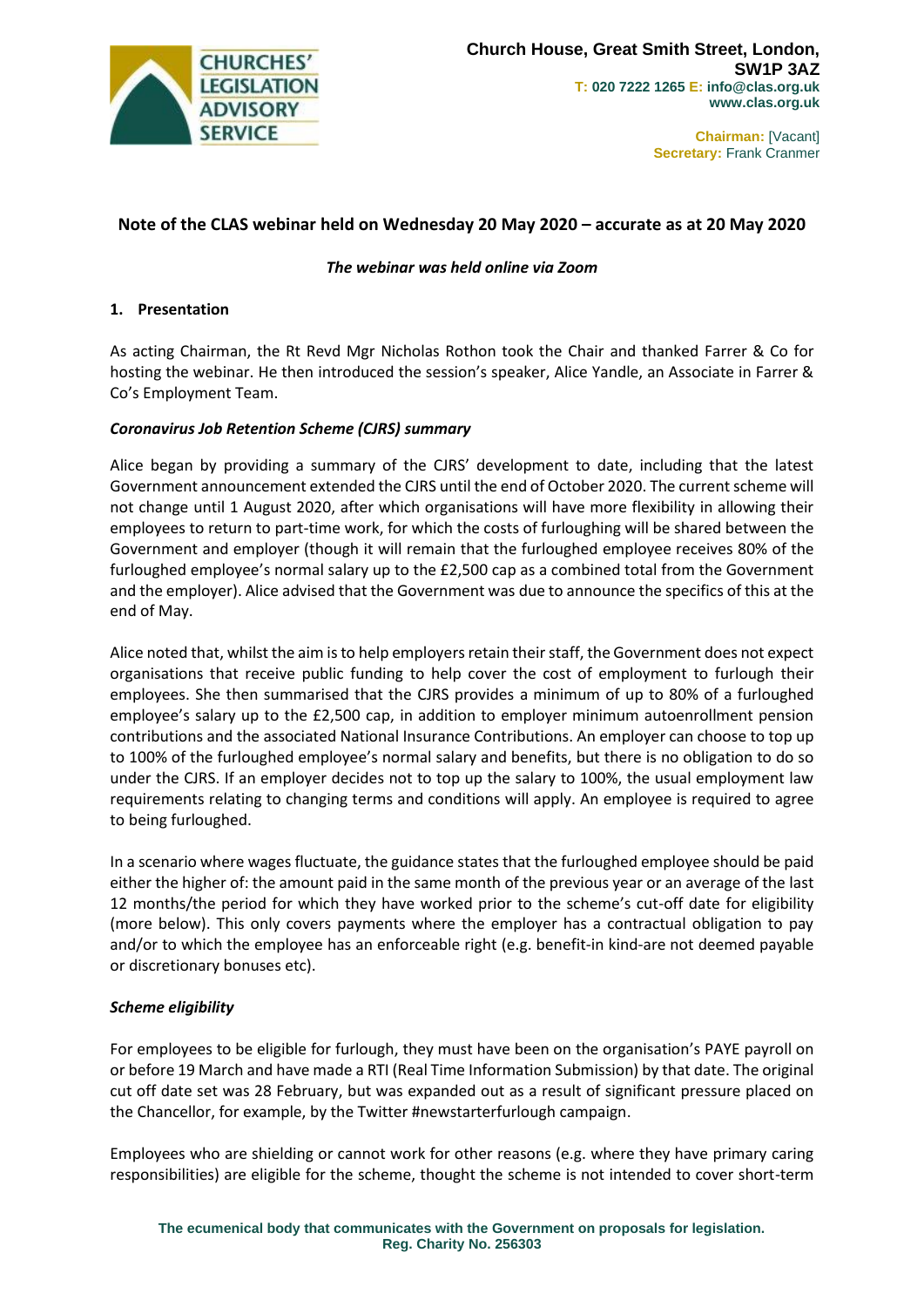

absences such as sickness. An employer that decides to furlough an employee on sick leave must stop paying the individual's statutory sick pay.

Employees on maternity and paternity leave are also eligible, though particular care should be taken with regard to selection criteria when it comes to furloughing these category of staff in circumstances where an employer is not furloughing the entirety of its workforce, as it could leave the organisation open to discrimination challenges.

The legal requirement to ensure that furloughed workers receive pay in line with minimum wage laws has also been exempted, except in cases where the employee is undergoing training for the employer whilst on furlough or where the employee should receive enhanced pay (such as during maternity leave).

### *What furloughed employees can and cannot do*

Furloughed employees cannot engage in activities that:

- Make money for their organisation or a linked organisation; and/or
- Provide services for their organisation or a linked organisation.

Furloughed employees can partake in training for their employer (as long as it does not result in a furloughed employee engaging in the above activities) or volunteer for *another* organisation. If their contract allows, they may also work with or for another organisation when on furlough.

### *The process*

Employers must agree furloughing terms with the employee in question. Previously there was an explicit requirement for this to be confirmed by the employee in writing, but now the position has changed such that there is only an obligation for the employer to do so. The minimum period for which a person must be on furlough leave is at least three consecutive weeks. Employers may be flexible in how long they extend any furlough leave for, so long as they do so before that employee's furlough period comes to an end. If it comes to an end and the employee returns to work, the employee must be furloughed for the statutory minimum of three weeks once again.

An employer's claim begins from when the employee finishes working for the employer and they are confirmed as being furloughed, usually, has a six working day turnaround. Government has stated that a "claim period" is specific to each employer, as it depends on how frequently it pay its employees. Only one claim may be submitted to HMRC for one claim period by an employer. Those who pay their employees weekly, will have more frequent claim periods than those who pay them monthly – though employers can make a claim in anticipation of an *imminent* payroll.

HMRC will check every claim and may withhold claims or ask that they are repaid at a later date if they are found to be dishonest. The employer must keep all related records for at least six years, in case HMRC asks for them during an audit.

When the announced changes to furlough and part-time work come into effect in August, Alice suggested that it may be easier to ask employees to work in days, rather than try to work out how many individual hours they have worked in a week.

### *Annual leave*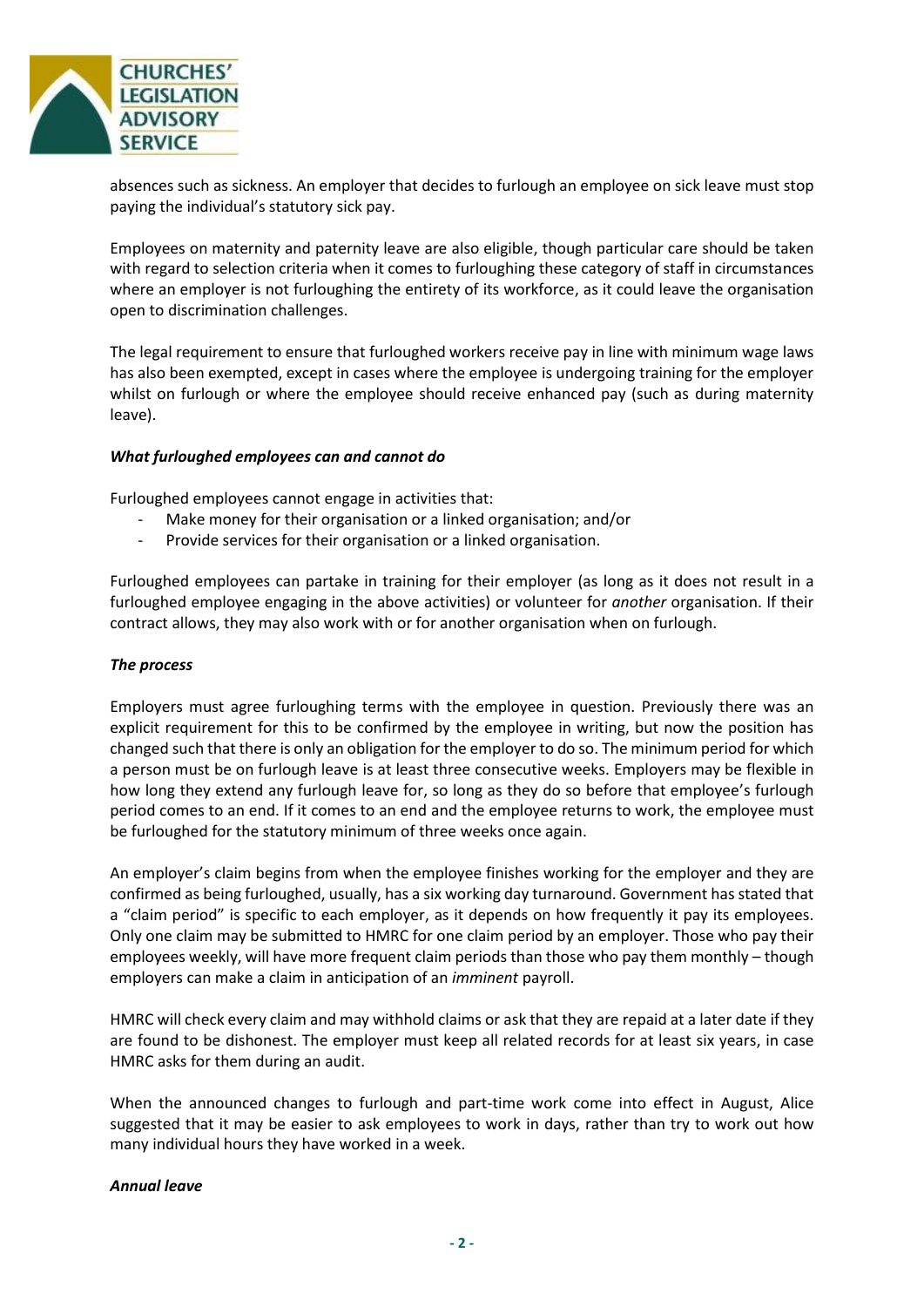

Furloughed employees will still accrue both statutory and contractual holiday entitlement, irrespective of whether or not the employer is topping up their furlough pay. Workers on furlough leave can take holiday without disrupting their furloughed status. Bank holidays effectively operate as usual. Annual leave should be paid at a furloughed employee's normal rate of pay (i.e. not restricted to the 80% subject to the £2,500 cap). Employers can still claim for the 80% (subject to the £2,500 cap) but the employer will be responsible for paying the top up amount.

Alice stated that the legal consensus is that employers can force employees to take annual leave as long as they follow the usual requirements under the Working Time Directive, meaning that they must give twice the amount of notice to the employee as they wish for them to take off. That being said, employers should still exercise some caution and seek to engage with employees who are refusing to voluntarily take leave to understand their reasons for it as there may still be scope for challenge on the grounds that it may conflict with the employee's right to enjoy their holiday and other factors, such as whistleblower protections. Alice cited a particular paragraph in the standalone guidance on annual leave which seems to make this point.

The Government announced that employees may carry-over up to four week of holiday entitlement across the next two holiday years. Though this will only apply where employees cannot reasonably have taken this leave. Employers must do all they can to allow employees to take leave.

## *Returning to work*

There is both general guidance and sector-specific guidance available for members. Alice went on to say that the general principles are that the employer must plan for the minimum number of workers it needs and take measures to mitigate the virus in the workplace. Employers with more than 15 employees must also publish a risk assessment on their websites, with smaller organisations also encouraged to do so.

It is legally possible for employers to dismiss employees who refuse to return to work when asked to do so, but whether or not that dismissal will be a fair dismissal will depend on the particular circumstances and Alice strongly advised that an employer should seek legal advice before doing so because there are potential risks to the organisation, e.g. from an unfair dismissal perspective and also potentially from an uncapped claim perspective if the employee has protected characteristics.

### **Questions and Answers**

- Are parish priests and other office holders eligible for the scheme?
	- $\circ$  Yes, they are if they are on a PAYE payroll. If they are not, then they are not eligible for the scheme. Alice pointed members to recent Government guidance on office holders for more information.
- Is there a specific risk assessment templates/guidance?
	- o The Government has published guidance on its website in relation to risk assessments, though Alice had not seen a Government template. She suggested that the best thing to do was to go through the guidance and make it tailored to your organisation, using the guidance as a checklist to make sure you have ticked all boxes. She suggested that it may also be a useful exercise to read other organisations' templates.